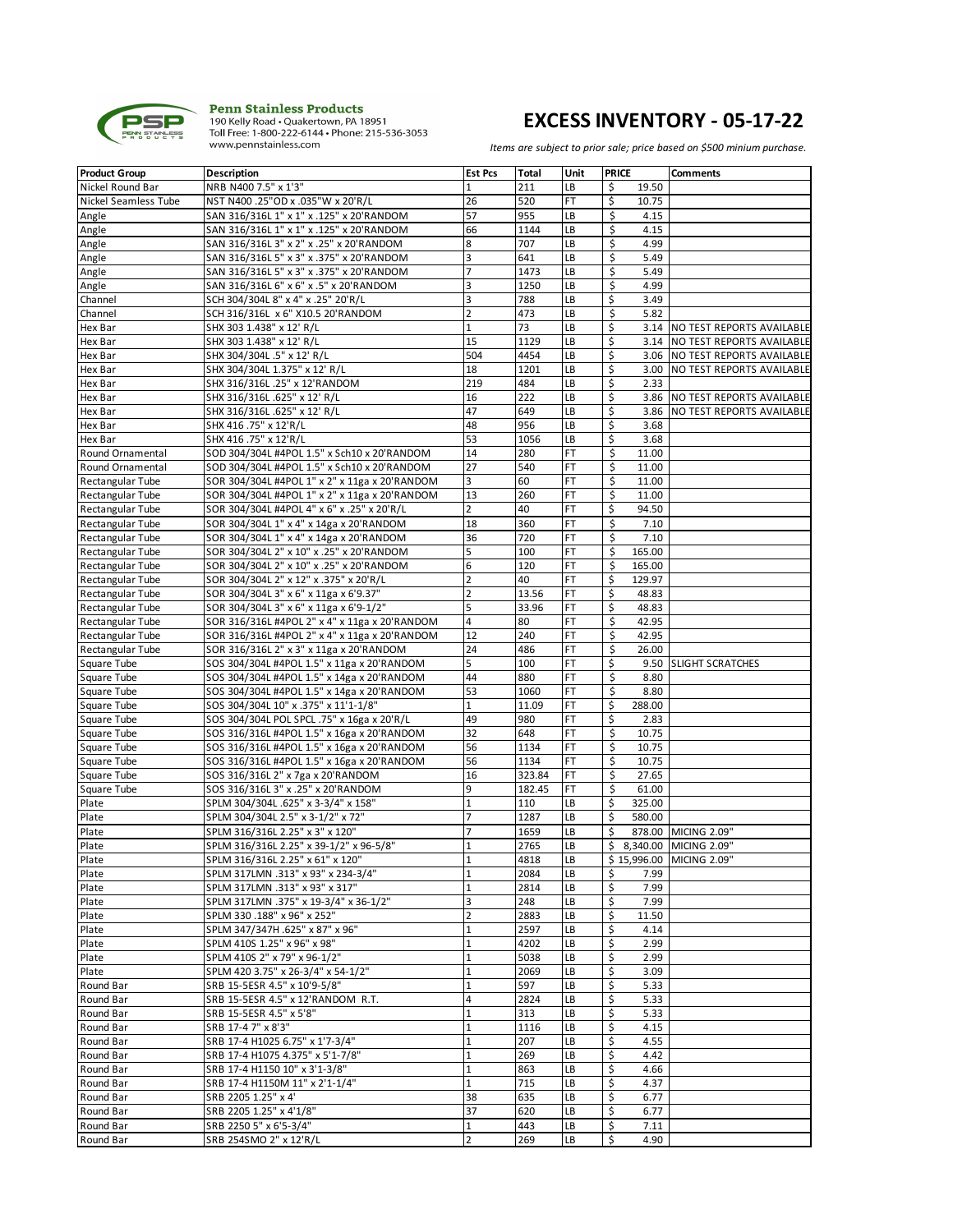

# **EXCESS INVENTORY - 05-17-22**

| <b>Product Group</b>                                  | <b>Description</b>                                                             | <b>Est Pcs</b> | Total | Unit | <b>PRICE</b> |       | <b>Comments</b>                |
|-------------------------------------------------------|--------------------------------------------------------------------------------|----------------|-------|------|--------------|-------|--------------------------------|
| Round Bar                                             | SRB 303 .219" x 12'RANDOM                                                      | 506            | 777   | LB   | \$           | 3.50  |                                |
| Round Bar                                             | SRB 303 2.188" x 12'R/L                                                        | $\mathbf 1$    | 150   | LB   | \$           | 3.25  |                                |
| Round Bar                                             | SRB 303 2.188" x 12'R/L                                                        | 6              | 970   | LB   | \$           | 3.25  |                                |
| Round Bar                                             | SRB 303 2.188" x 12'R/L                                                        | 15             | 2456  | LB   | \$           | 3.25  |                                |
| Round Bar                                             | SRB 303 2.188" x 8'1"                                                          | $1\,$          | 103   | LB   | \$           | 2.90  |                                |
| Round Bar                                             | SRB 303 2.188" x 8'10"                                                         | $\mathbf 1$    | 113   | LB   | \$           | 2.90  |                                |
| Round Bar                                             | SRB 303 COLD FIN 2.875" x 20'R/L                                               | 3              | 1334  | LB   | \$           | 3.25  |                                |
| Round Bar                                             | SRB 303 COLD FIN 2.875" x 20'R/L                                               | 6              | 2672  | LB   | \$           | 3.25  |                                |
| Round Bar                                             | SRB 304 1/4 HARD .145" x 12'R/L                                                | 3750           | 2520  | LB   | \$           | 2.99  |                                |
| Round Bar                                             | SRB 304 COND B 1.375" x 4'7-1/2"                                               | 6              | 140   | LB   |              | 3.25  |                                |
|                                                       |                                                                                | 22             | 577   | LB   | \$           |       |                                |
| Round Bar                                             | SRB 304 COND B 1.375" x 5'2-1/4"                                               |                |       |      | \$           | 3.25  |                                |
| Round Bar                                             | SRB 304/304L .688" x 12'RANDOM                                                 | 116            | 1789  | LB   | \$           | 3.50  |                                |
| Round Bar                                             | SRB 304/304L 1.063" x 12'RANDOM                                                | 67             | 2432  | LB   | \$           |       | 2.62 NO TEST REPORTS AVAILABLE |
| Round Bar                                             | SRB 304/304L 1.261" x 12'RANDOM                                                | 10             | 514   | LB   | \$           | 3.15  |                                |
| Round Bar                                             | SRB 304/304L 9" x 4'4"                                                         | $\mathbf{1}$   | 977   | LB   | \$           | 4.50  |                                |
| Round Bar                                             | SRB 304/304L PM2000 .688" x 12'R/L                                             | 49             | 751   | LB   | \$           | 3.50  |                                |
| Round Bar                                             | SRB 304T1 1/4 HARD .197" x 12'R/L                                              | 2484           | 3071  | LB   | \$           | 2.99  |                                |
| Round Bar                                             | SRB 310 3.625" x 11' MIN R/L                                                   | $\mathbf{1}$   | 446   | LB   | \$           | 7.90  |                                |
| Round Bar                                             | SRB 316/316L .3755/.3745 x 12'R/L                                              | 151            | 678   | LB   | \$           | 6.99  |                                |
| Round Bar                                             | SRB 316/316L ACCURACY .375" x 12'R/L                                           | 164            | 739   | LB   | \$           | 6.99  |                                |
| Round Bar                                             | SRB 316/316L BEARING QUAL .75" x 12'R/L                                        | 50             | 923   | LB   | \$           | 4.92  |                                |
| Round Bar                                             | SRB 316/316L BEARING QUAL .75" x 12'R/L                                        | 55             | 1000  | LB   | \$           | 4.92  |                                |
| Round Bar                                             | SRB 316/316L BEARING QUAL .75" x 12'R/L                                        | 56             | 1018  | LB   | \$           | 4.92  |                                |
| Round Bar                                             | SRB 316/316L BEARING QUAL .75" x 12'R/L                                        | 57             | 1044  | LB   | \$           | 4.92  |                                |
| Round Bar                                             | SRB 321 4.5" x 1'9"                                                            | $\mathbf 1$    | 97    | LB   | \$           | 3.75  |                                |
| Round Bar                                             | SRB 347 4.5" x 6'1-3/8"                                                        | $\mathbf 1$    | 338   | LB   | \$           | 8.06  |                                |
| Round Bar                                             | SRB 416 .562" x 12'R/L                                                         | 35             | 348   | LB   | \$           | 3.08  |                                |
| Round Bar                                             | SRB 431 10" x 12'R/L R.T.                                                      | $\mathbf 1$    | 2832  | LB   | \$           | 3.75  |                                |
| Round Bar                                             | SRB 431 10" x 12'R/L R.T.                                                      | $\mathbf 2$    | 5372  | LB   | \$           | 3.75  |                                |
| Round Bar                                             | SRB 431 10" x 12'R/L R.T.                                                      | $\overline{2}$ | 5714  | LB   | \$           | 3.75  |                                |
| Round Bar                                             | SRB 431 12" x 3'7-3/4"                                                         | $1\,$          | 1468  | LB   | \$           | 4.33  |                                |
| Round Bar                                             | SRB 431 2.25" x 12'R/L                                                         | 3              | 513   | LB   | \$           | 4.33  |                                |
| Round Bar                                             | SRB 431 3.25" x 12'R/L R.T.                                                    | $\overline{2}$ | 680   | LB   | \$           | 2.99  |                                |
| Round Bar                                             | SRB 431 5" x 12'R/L R.T.                                                       | $\overline{2}$ | 1809  | LB   |              | 4.33  |                                |
|                                                       |                                                                                |                | 1170  | LB   | \$           |       |                                |
| Round Bar                                             | SRB 431 5" x 17"                                                               | $1\,$          |       |      | \$           | 4.33  |                                |
| Round Bar                                             | SRB 431 5" x 6'2-1/4"                                                          | $1\,$          | 423   | LB   | \$           | 4.33  |                                |
| Round Bar                                             | SRB 431 5.5" x 10'10"                                                          | $\mathbf 1$    | 894   | LB   | \$           | 4.33  |                                |
| Round Bar                                             | SRB 431 5.5" x 12'R/L R.T.                                                     | $1\,$          | 930   | LB   | \$           | 4.33  |                                |
| Round Bar                                             | SRB 431 5.5" x 12'R/L R.T.                                                     | $\mathbf 2$    | 1890  | LB   | \$           | 4.33  |                                |
| Round Bar                                             | SRB 431 5.5" x 12'R/L R.T.                                                     | $\mathbf 2$    | 1924  | LB   | \$           | 4.33  |                                |
| Round Bar                                             | SRB 431 8" x 2'11.812"                                                         | $\mathbf 1$    | 525   | LB   | \$           | 4.33  |                                |
| Round Bar                                             | SRB 440C 6.5" x 9'3-1/4"                                                       | $1\,$          | 1076  | LB   | \$           | 3.99  |                                |
| Round Bar                                             | SRB ALLOY 20 4.5" x 12'R/L R.T.                                                | $\mathbf 1$    | 704   | LB   | \$           | 11.80 |                                |
| Round Bar                                             | SRB N718 HEAT TREATED 2.5" x 3'9"                                              | $\sqrt{4}$     | 255   | LB   | \$           | 19.50 |                                |
| Round Bar                                             | SRB NIT. 60 8" x 3'9.624"                                                      | $\mathbf 1$    | 684   | LB   | \$           | 5.22  |                                |
| Rolled Flat Bar (True Bar) SRF 303 .375" x 1.5" x 12' |                                                                                | 108            | 2481  | LB   | \$           |       | 4.58 NO TEST REPORTS AVAILABLE |
| Rolled Flat Bar (True Bar) SRF 303 .375" x 2.5" x 12" |                                                                                | $\overline{2}$ | 84    | LB   | \$           | 3.75  | NO TEST REPORTS AVAILABLE      |
| Rolled Flat Bar (True Bar) SRF 303 .375" x 2.5" x 12" |                                                                                | 29             | 1118  | LB   | \$           | 3.75  | NO TEST REPORTS AVAILABLE      |
|                                                       | Rolled Flat Bar (True Bar) SRF 303 1.5" x 1.75" x 12'R/L                       | $\overline{3}$ | 340   | LB   | \$           | 4.50  |                                |
|                                                       | Rolled Flat Bar (True Bar) SRF 303 1.5" x 1.75" x 12'R/L                       | 18             | 1901  | LВ   | \$           | 4.50  |                                |
|                                                       | Rolled Flat Bar (True Bar) SRF 303 1.5" x 1.75" x 12'R/L                       | 18             | 1998  | LB   | \$           | 4.50  |                                |
|                                                       | Rolled Flat Bar (True Bar) SRF 303 1.5" x 1.75" x 12'R/L                       | 23             | 2564  | LB   | \$           | 4.50  |                                |
|                                                       | Rolled Flat Bar (True Bar) SRF 303 1.5" x 2.5" x 12'R/L                        | $\overline{7}$ | 1104  | LB   | \$           | 4.50  |                                |
|                                                       | Rolled Flat Bar (True Bar) SRF 303 1.5" x 2.5" x 12'R/L                        | 12             | 1865  | LB   | \$           | 4.50  |                                |
|                                                       | Rolled Flat Bar (True Bar) SRF 303 1.5" x 2.5" x 12'R/L                        | 12             | 1905  | LB   | \$           | 4.50  |                                |
|                                                       | Rolled Flat Bar (True Bar) SRF 303 1.5" x 2.5" x 12'R/L                        | 13             | 2037  | LB   | \$           | 4.50  |                                |
|                                                       | Rolled Flat Bar (True Bar) SRF 303 1.5" x 2.5" x 12'R/L                        | 15             | 2348  | LB   | \$           | 4.50  |                                |
|                                                       |                                                                                | 18             | 230   | LB   |              | 3.71  |                                |
|                                                       | Rolled Flat Bar (True Bar) SRF 304/304L #4POL 2F 2E .25" x 1.25" x 12'R/L      |                |       |      | \$           |       |                                |
|                                                       | Rolled Flat Bar (True Bar)   SRF 304/304L #4POL 2F 2E .75" x 1.25" x 12'RANDOM | 21             | 804   | LB   | \$           | 3.71  |                                |
|                                                       | Rolled Flat Bar (True Bar) SRF 304L #4 POL 2F .75" x 4" x 12'R/L               | $\overline{2}$ | 245   | LB   | \$           | 3.71  |                                |
|                                                       | Rolled Flat Bar (True Bar) SRF 316/316L POL SPCL .5" x 2" x 12'RANDOM          | 10             | 408   | LB   | \$           | 4.99  |                                |
|                                                       | Rolled Flat Bar (True Bar) SRF 316/316L POL SPCL .5" x 2" x 12'RANDOM          | 21             | 857   | LB   | \$           | 4.99  |                                |
| Square Bar                                            | SSB 304/304L .5" x 12'RANDOM                                                   | 94             | 1010  | LB   | \$           | 4.40  |                                |
| S/E Flat Bar                                          | SSE 304 .375" x 1" x 12'RANDOM                                                 | 37             | 610   | LB   | \$           | 2.99  |                                |
| S/E Flat Bar                                          | SSE 304 .375" x 4.5" x 7'7"                                                    | 6              | 281   | LB   | \$           | 3.58  |                                |
| S/E Flat Bar                                          | SSE 304 .5" x 1.5" x 8'                                                        | 9              | 194   | LB   | \$           | 3.47  |                                |
| S/E Flat Bar                                          | SSE 304/304L #4POL 1F 2E .25" x 4.75" x 14'RANDOM                              | 10             | 565   | LB   | \$           | 3.10  |                                |
| S/E Flat Bar                                          | SSE 304/304L .125" x .438" x 12'R/L                                            | 201            | 434   | LВ   | \$           | 3.99  |                                |
| S/E Flat Bar                                          | SSE 304/304L .313" x 2.25" x 12'R/L                                            | 28             | 801   | LB   | \$           | 3.20  |                                |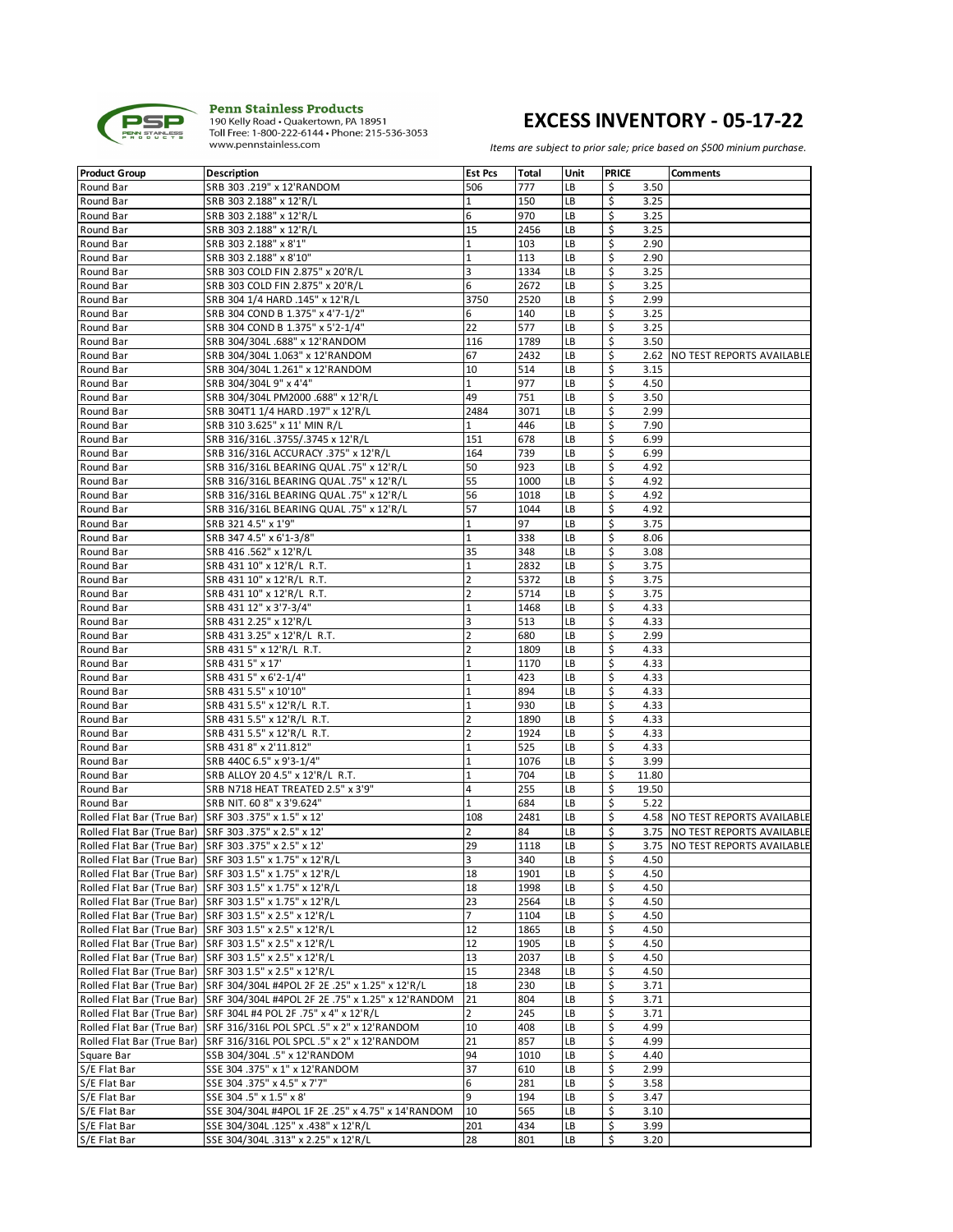

## **EXCESS INVENTORY - 05-17-22**

| <b>Product Group</b> | <b>Description</b>                        | <b>Est Pcs</b> | Total  | Unit      | <b>PRICE</b> | <b>Comments</b>                |
|----------------------|-------------------------------------------|----------------|--------|-----------|--------------|--------------------------------|
| S/E Flat Bar         | SSE 304/304L .313" x 5" x 12'R/L          | 7              | 445    | LВ        | \$<br>3.20   |                                |
| S/E Flat Bar         | SSE 304/304L .438" x 2.5" x 85"           | 3              | 84     | LB        | \$<br>3.05   |                                |
| S/E Flat Bar         | SSE 304/304L .5" x 4.5" x 12' R/L         | 46             | 4225   | LB        | \$           | 2.48 NO TEST REPORTS AVAILABLE |
| S/E Flat Bar         | SSE 309S .125" x 2" x 9'2"                | 25             | 195    | LB        | \$<br>7.36   |                                |
| S/E Flat Bar         | SSE 310S .2362" x 1" x 10'R/L             | 84             | 769    | LB        | \$<br>4.25   |                                |
| S/E Flat Bar         | SSE 310S .25" x 3" x 10'R/L               | 4              | 112    | LB        | \$<br>4.50   |                                |
|                      |                                           |                |        |           |              |                                |
| S/E Flat Bar         | SSE 310S .25" x 3" x 11'RANDOM            | 4              | 123    | LB        | \$<br>4.50   |                                |
| S/E Flat Bar         | SSE 310S .25" x 3" x 9'R/L                | 9              | 227    | LB        | \$<br>4.50   |                                |
| S/E Flat Bar         | SSE 310S .25" x 3" x 9'RANDOM             | 12             | 302    | LB        | \$<br>4.50   |                                |
| S/E Flat Bar         | SSE 310S .25" x 5" x 12'R/L               | 4              | 226    | LB        | \$<br>4.50   |                                |
| S/E Flat Bar         | SSE 310S .25" x 5" x 12'R/L               | 5              | 282    | LB        | \$<br>4.50   |                                |
| S/E Flat Bar         | SSE 316/316L .125" x 1.75" x 12'R/L       | 40             | 358    | LB        | \$<br>3.78   |                                |
| S/E Flat Bar         | SSE 316/316L .188" x 1.625" x 12'R/L      | 23             | 320    | LB        | \$<br>3.28   |                                |
| S/E Flat Bar         | SSE 316/316L .375" x 3" x 12'RANDOM       | 23             | 1076   | LB        | \$<br>3.55   |                                |
| S/E Flat Bar         | SSE 410 .25" x 2" x 8"                    | 43             | 640    | LB        | \$<br>2.99   |                                |
| S/E Flat Bar         | SSE 410 .25" x 3" x 10"                   | 18             | 504    | LB        | \$<br>2.99   |                                |
| S/E Flat Bar         | SSE 410 .375" x .75" x 8'R/L              | 124            | 1032   | LB        | \$<br>2.99   |                                |
|                      |                                           | 15             | 223    | LB        | \$<br>2.99   |                                |
| S/E Flat Bar         | SSE 410S .25" x 2" x 8"                   |                |        |           |              |                                |
| S/E Flat Bar         | SSE 410S .25" x 2" x 8"                   | 86             | 1280   | LB        | \$<br>2.99   |                                |
| S/E Flat Bar         | SSE 410S .25" x 2" x 8"                   | 124            | 1845   | LB        | \$<br>2.99   |                                |
| S/E Flat Bar         | SSE 410S .25" x 2" x 8"                   | 124            | 1845   | LB        | \$<br>2.99   |                                |
| S/E Flat Bar         | SSE 410S .25" x 2" x 8"                   | 126            | 1875   | LB        | \$<br>2.99   |                                |
| Sheet                | SSH 17-4 18ga 14" x 120"                  | 15             | 392    | LB        | \$<br>5.95   |                                |
| Sheet                | SSH 254SMO 11ga 17-1/4" x 120"            | 6              | 435    | LB        | \$<br>8.70   |                                |
| Sheet                | SSH 254SMO 11ga 17-1/8" x 120"            | 5              | 359    | LB        | \$<br>8.70   |                                |
| Sheet                | SSH 304 #4POL 4228 11ga 12" x 131-1/2"    | 42             | 2320   | LB        | \$<br>2.99   |                                |
| Sheet                | SSH 304 #4POL 4228 11ga 18" x 43"         | 16             | 433    | LB        | \$<br>2.99   |                                |
| Sheet                | SSH 304 #4POL 4228 12ga 12" x 112-3/4"    | 10             | 414    | LB        | \$<br>2.99   |                                |
| Sheet                | SSH 304 #4POL 4228 18ga 11" x 90"         | 87             | 1206   | LB        | \$<br>3.03   |                                |
| Sheet                | SSH 304 13ga 12" x 30"                    | 293            | 2770   | LB        | \$<br>2.80   |                                |
|                      |                                           |                |        |           |              |                                |
| Sheet                | SSH 304 14ga 12" x 144"                   | 12             | 454    | LB        | \$<br>2.75   |                                |
| Sheet                | SSH 316/316L #4POL 4228 14ga 19" x 144"   | 12             | 718    | LB        | \$<br>4.05   |                                |
| Sheet                | SSH 316/316L 14ga 10" x 84"               | 20             | 367    | LB        | \$<br>3.61   |                                |
| Sheet                | SSH 316/316L 16ga 12" x 96"               | 123            | 2480   | LB        | \$<br>3.61   |                                |
| Sheet                | SSH 316/316L 26ga 12" x 96"               | 54             | 327    | LB        | \$<br>4.99   |                                |
| Seamless Pipe        | SSP 304/304L 1NPS x XXH x 16'2-7/8"       | 1              | 16.24  | FT        | \$<br>32.37  |                                |
| Seamless Pipe        | SSP 304/304L 1NPS x XXH x 20'R/L          | 8              | 171.14 | FT        | \$<br>32.37  |                                |
| Seamless Pipe        | SSP 304/304L 2.5NPS x XXH x 19'5"         | 1              | 19.42  | FT        | \$<br>45.50  |                                |
| Seamless Pipe        | SSP 304/304L 2.5NPS x XXH x 20'R/L        | 4              | 91.5   | FT        | \$<br>45.50  |                                |
| Seamless Pipe        | SSP 304/304L 3NPS x XXH x 22'R/L          | 1              | 21.9   | FT        | \$<br>135.00 |                                |
| Seamless Pipe        | SSP 304/304L 4NPS x Sch160 x 20'RANDOM    | 1              | 22.38  | FT        | \$<br>101.00 |                                |
| Seamless Pipe        | SSP 304/304L 4NPS x Sch160 x 20'RANDOM    | 2              | 45.34  | FT        | \$<br>101.00 |                                |
| Seamless Pipe        | SSP 304H 6NPS x Sch40 x 11'3-3/4"         | 2              | 22.63  | FT        | \$<br>89.00  |                                |
|                      |                                           |                |        |           |              |                                |
| Seamless Pipe        | SSP 310 6NPS x Sch10 x 5'2-1/2"           | $\sqrt{4}$     | 20.83  | FT        | \$<br>62.00  |                                |
| Seamless Pipe        | SSP 316/316L 1.5NPS x Sch80 x 20'RANDOM   | 13             | 297.39 | FT        | \$<br>23.95  |                                |
| Seamless Pipe        | SSP 316/316L 1.5NPS x XXH x 20'R/L        | 2              | 39.99  | FT        | \$<br>69.99  |                                |
| Seamless Pipe        | SSP 316/316L 2NPS x Sch80 x 20'RANDOM     | 14             | 318.31 | FT        | \$<br>31.00  |                                |
| Seamless Pipe        | SSP 316/316L 3.5NPS x Sch80 x 20'R/L      | 7              | 151.69 | FT        | \$<br>82.00  |                                |
| Seamless Pipe        | SSP 316/316L 3.5NPS x XXH x 15'6-7/8"     | $\mathbf{1}$   | 15.57  | <b>FT</b> | \$<br>112.75 |                                |
| Seamless Pipe        | SSP 316/316L 3.5NPS x XXH x 20'R/L        | 1              | 20.77  | FT        | \$<br>118.00 |                                |
| Seamless Pipe        | SSP 316/316L 3.5NPS x XXH x 20'R/L        | 6              | 125.92 | FT        | \$<br>118.00 |                                |
| Seamless Pipe        | SSP 316/316L 3NPS x Sch40 x 20'RANDOM     | 6              | 134.67 | FT        | \$<br>41.75  |                                |
| Seamless Pipe        | SSP 316/316L 3NPS x Sch40 x 20'RANDOM     | 11             | 255.68 | FT        | \$<br>41.75  |                                |
| Seamless Pipe        | SSP 316/316L 3NPS x Sch40 x 20'RANDOM     | 12             | 278.31 | FT        | \$<br>41.75  |                                |
| Seamless Pipe        | SSP 316/316L 4NPS x Sch160 x 20'RANDOM    | 1              | 22.86  | FT        | \$<br>133.00 |                                |
| Seamless Pipe        | SSP 316/316L 4NPS x Sch160 x 20'RANDOM    | 3              | 60     | FT        | \$<br>133.00 |                                |
|                      |                                           |                |        |           |              |                                |
| Seamless Pipe        | SSP 316/316L 4NPS x Sch40 x 20'RANDOM     | 4              | 88.12  | FT        | \$<br>63.00  |                                |
| Seamless Pipe        | SSP 316/316L 4NPS x Sch40 x 20'RANDOM     | 4              | 94.93  | FT        | \$<br>63.00  |                                |
| Seamless Pipe        | SSP 316/316L 4NPS x Sch40 x 20'RANDOM     | 6              | 133.86 | FT        | \$<br>63.00  |                                |
| Seamless Pipe        | SSP 321 2NPS x Sch40 x 5'R/L              | 17             | 85     | FT        | \$<br>17.00  |                                |
| Seamless Pipe        | SSP 321 2NPS x Sch40 x 5'R/L              | 28             | 140    | FT        | \$<br>17.00  |                                |
| Seamless Tube        | SST 304 3.247"OD x .343"W x 16'5-3/4"     | 1              | 16.48  | FT        | \$<br>89.00  |                                |
| Seamless Tube        | SST 304 3.247"OD x .343"W x 21'R/L        | 1              | 21.17  | FT        | \$<br>89.00  |                                |
| Seamless Tube        | SST 304 3.619"OD x .263"W x 21'R/L        | 2              | 42     | FT        | \$<br>65.00  |                                |
| Seamless Tube        | SST 304/304L .938"OD x .065"W x 20'R/L    | 17             | 340    | FT        | \$<br>9.89   |                                |
| Seamless Tube        | SST 304/304L 1.125"OD x .250"W x 20'R/L   | 18             | 371.45 | FT        | \$<br>22.50  |                                |
| Seamless Tube        | SST 304/304L 1.125"OD x .250"W x 20'R/L   | 18             | 372.05 | FT        | \$<br>22.50  |                                |
| Seamless Tube        | SST 304/304L 3.75"OD x .750"W x 23'2-3/4" | 1              | 23.23  | FT        | \$<br>75.00  |                                |
| Seamless Tube        | SST 304/304L 4.5"OD x .750"W x 20'RANDOM  | 1              | 23.31  | FT.       | \$<br>193.00 |                                |
|                      |                                           |                |        |           |              |                                |